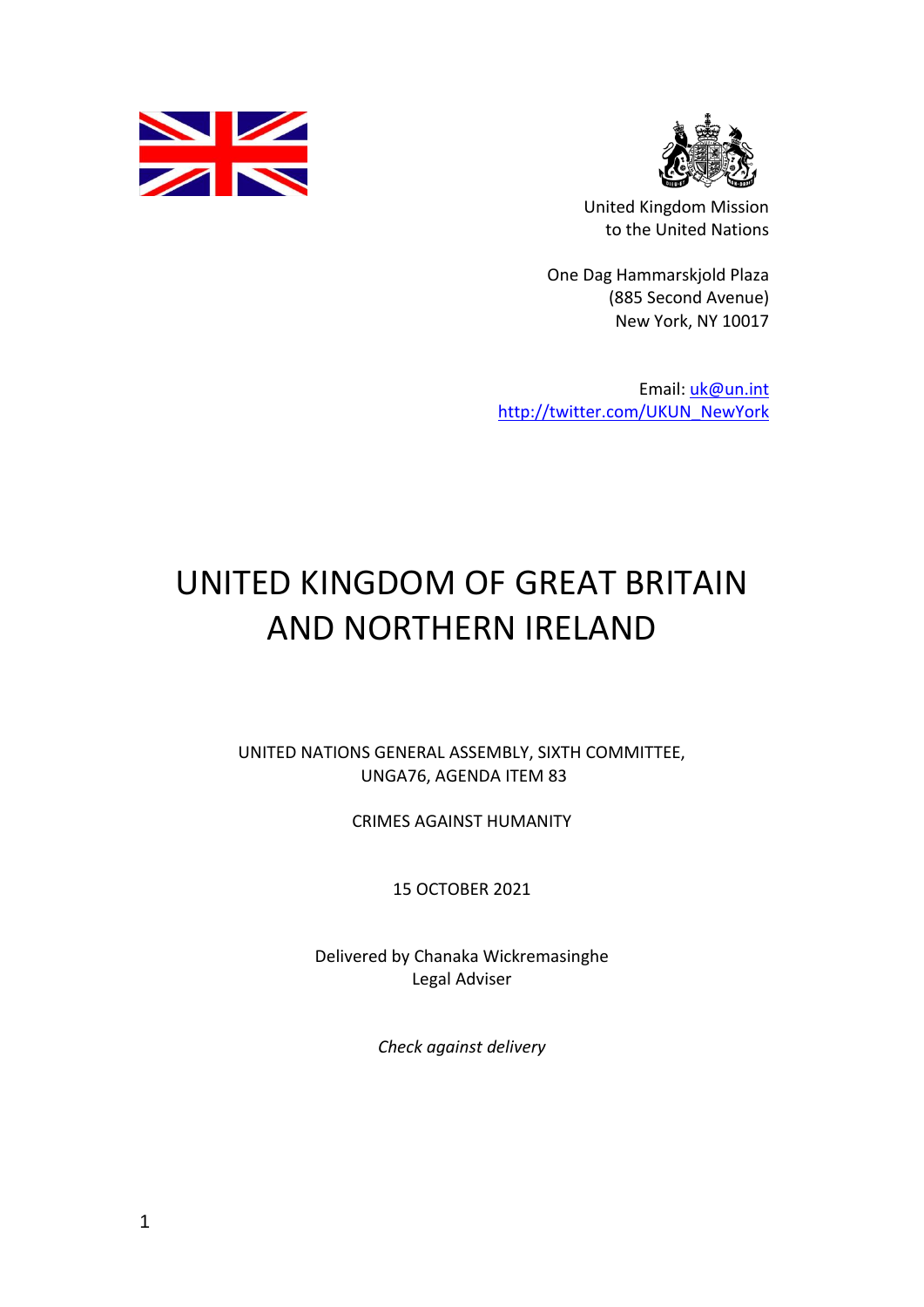Thank you Madam President.

The United Kingdom welcomes the opportunity to resume our discussions on this important topic - indeed when one considers the suffering of the victims of such crimes it is hardly possible to think of a more pressing topic for us to consider.

As we have said before, the United Kingdom considers that the ILC's Draft Articles on Prevention and Punishment of Crimes Against Humanity would, in broad terms, provide a good basis for the negotiation of Convention. And a Convention on this topic would be a powerful tool to promote international cooperation for prosecutions of these atrocity crimes at the national level.

Indeed, in our view this is an excellent example of the International Law Commission playing its traditional role: identifying a lacuna in the framework of multilateral treaties; collating a stable and sufficient body of State practice and opinion juris; codifying the existing rules of customary international in this field; and, recommending appropriate aspects of progressive development.

It has been noted by some that the definitions of Crimes Against Humanity in the draft articles bear a strong resemblance to the definitions in the Rome Statute of the International Criminal Court. However that is hardly surprising given that the Rome Statute primarily sought to codify customary international law, and was inspired by a similar body of State practice and opinion juris including the Statutes of the International Criminal Tribunals adopted by the

2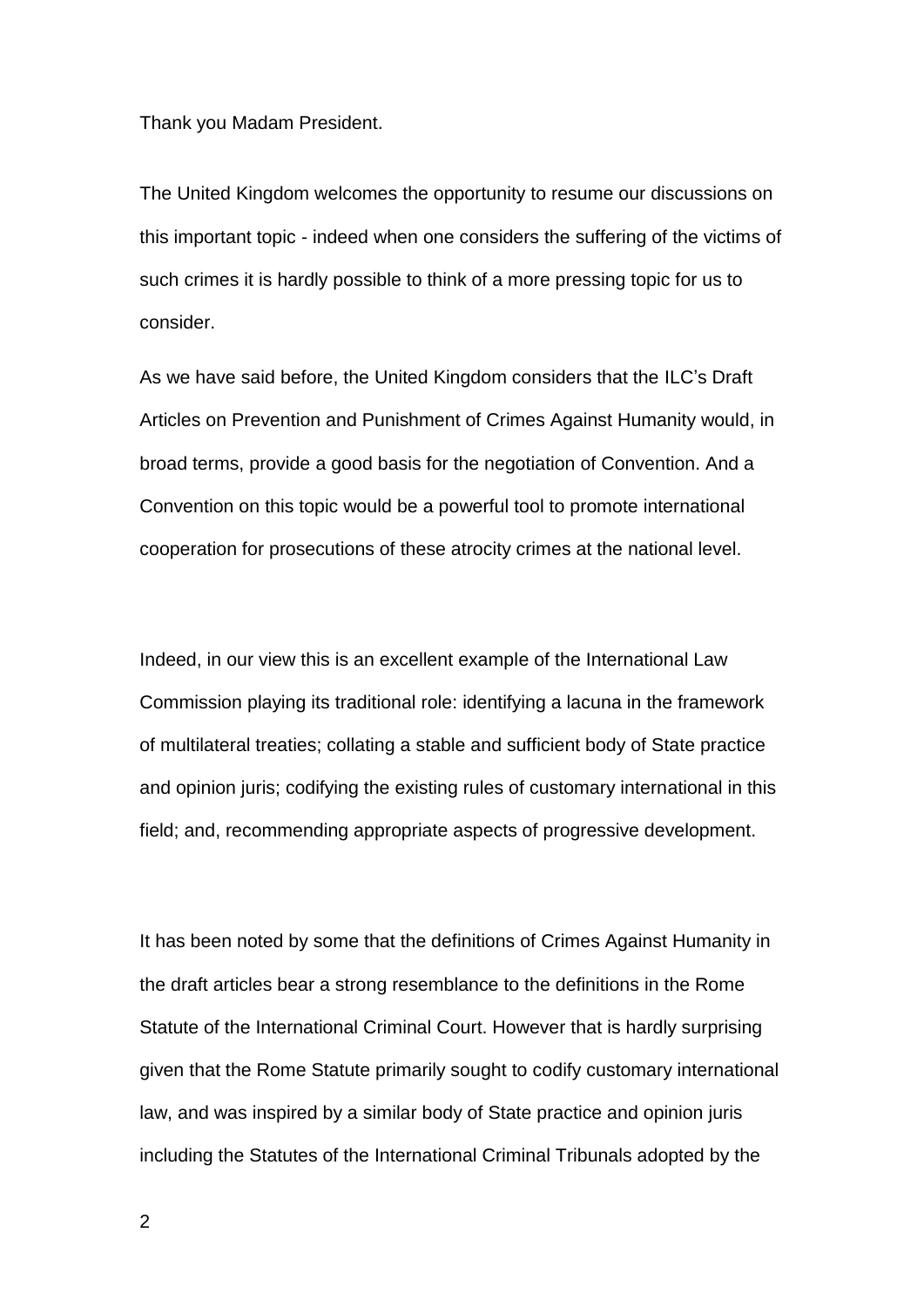Security Council and adjudicated upon by judges from all over the world. And of course that body of practice and opinion juris is now supplemented with the further developments since 1998. And in tracing the origins of these definitions, reference may also be made to previous work of the ILC, not least the Code of Crimes Against the Peace and Security of Mankind, led by the late Doudou Thiam.

In short, we believe that the draft articles are a work of high quality and seriousness and deserve similar consideration.

We listened carefully to the debate last year and we recognise that a variety of views were expressed, both on aspects of the content of the draft articles and also on how we take forward our consideration of this matter. But we were also heartened to note some common ground emerged. Speakers recognised the importance of the subject-matter and speakers appeared to be open to further discussion.

We think that it is now time for us to move our consideration of the draft articles into a deeper, structured conversation, in which all members States can fully engage. It is in keeping with the traditions of this Committee that we seek to resolve our differences through dialogue and reach consensual outcomes. However that process requires the active engagement of all, and it requires dedicated time and space (with appropriate facilities), to ensure we can have the detailed discussions we need. In our view the establishment of an ad hoc committee, that can meet with sufficient time and facilities in the

3